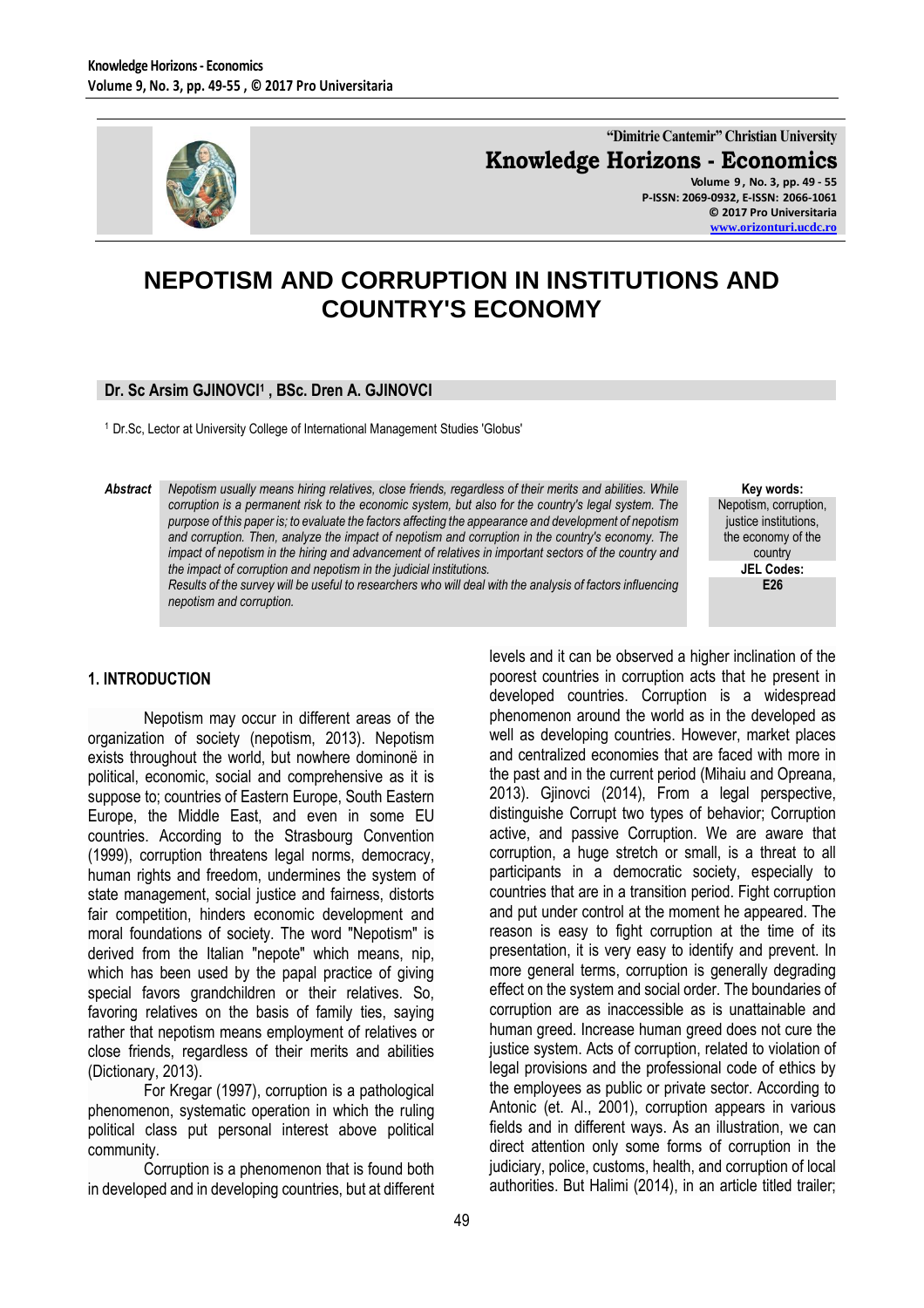"Corruption is the cancer of Kosovo society ', corruption poses as influential factors in the destruction of that country's economy.

Nepotism may occur in various areas including: Political nepotism; Family nepotism; Nepotism in the organization; Nepotism in employment / advancement. Political nepotism affects the granting of special favors political collaborators in public organizations. For Institute for development policy (2014), politicization of public organizations, has brought the first effects. Appointing political people on the boards of public organizations. Now, the phenomenon of political nepotism, has taken deep roots in provincial and regional mentality in society, and is not nothing less harmful than family nepotism. This phenomenon, but in the political mentality, it is also installed to the general public. Demi, A., (2014), estimates that the politicization of public organizations has started since Kosovo's declaration of independence. Favoring relatives on the basis of family ties, which more precisely means nepotism in one way or another in most cases allows the employment of relatives without adequate qualification and merit, with the later consequences for the institution and the society itself. According to the Kosovo Democratic Institute (2014), central public organizations have been the most suitable for rehabilitation and accommodation of party militants. Political and family influences, led to the employment of approaches in different positions in the public and state institutions, employment included all the important sectors of the country; Employment in public administration, employment in managerial staff in ministries, employment of relatives in departments, important domestic sector, employment in the security bodies, employment agencies, employment in public corporations, employment in public media (Gjinovci, A. , 2016). According to the organization Arise (2007), Kosovo is located politicization total administration, which is in complete contradiction with European criteria for the reform and construction of civil administration and the continuation of this would deepen the economic crisis in Kosovo and will undermine stability its economic, political and social. Political parties in power to frame policy kin and client-based phenomenon have been all those political forces that have been in power for years. Inappropriate employment has (had) a negative impact for the country and beyond. So do the preliminary criteria for the definition of employment, but employment by group influences, tribal, or clan affect the arrival of people in positions without merit, the negative impact; the country's economy for integration, with negative impact for justice, and the negative impact on society itself. With that criteria would determine the criteria and conditions for the establishment of labor relations, which saw the completion of which criteria, should not be made

any admissions, meeting the criteria of employment or promotion, there have been almost no once properly, it had repercussions on the advancement of the organization and development of the public sector. So, on the "criteria" of nepotism and professionalism it has not been possible to establish the proper authorities and state portfolios and professional administration. Because only a strong administration and professional experience led me to the right people can build successfully on the economic development field and in every field of life. Perhaps, we do not have happened to encounter anywhere in Europe, in state bodies and government hiring and designation of officials in leadership positions of political and economic to do without public tenders, through which the real appreciation of staff experience and professional skills . By eliminating the effects by family ties, as has happened and is still happening in the Balkans, especially in: Kosovo, Albania, Macedonia, Montenegro, B & H, etc. Nepotism family (clan), many times is on starting from appointment to the highest state and to lower levels near the municipal administrations. To take only the example of the appointment of senior public officials / state, we would realize that almost none are named based on fulfillment of the conditions set by the law, namely the contest, to be appointed or elected to these positions, the minimum work experience. Errors in employment in Kosovo began with the establishment of international administration (UNMIK, 1999). And here lies the fatal error that made UNMIK together after Kosovo's government. Once, instead brought temporary acts of normative and legal conditions for employment, ranging from the duty clerk just to the position of president of the country, making professional selection of applicants for admission to work , what happened today is continuing, namely employment and appointment of people, not by legal and professional norms, but on the basis of family nepotism. But this has happened in several public representations, diplomatic most southeastern Balkan countries. For, Abdala, M. (et, all 1994), whether employees are in competition with any person eligible to advance their probability is very low. Therefore, taking into account legal violations that are made in terms of hiring people without merit and without fulfilling the criteria competitive, we should not be surprised why today in these countries dominates economically backward, with a population of poor in the extreme, youth unemployed . Kayabaşı, Y. (2005) believes that the phenomenon of preferential treatment is also considered a "form of corruption" that appears in the process of political decision-making, it is at the same time one of the main problems of public bureaucracy. Nepotism within organizations, when a person is employed because of their family ties. It is generally seen as unethical, as by employers and employees.

According to the Institute for Development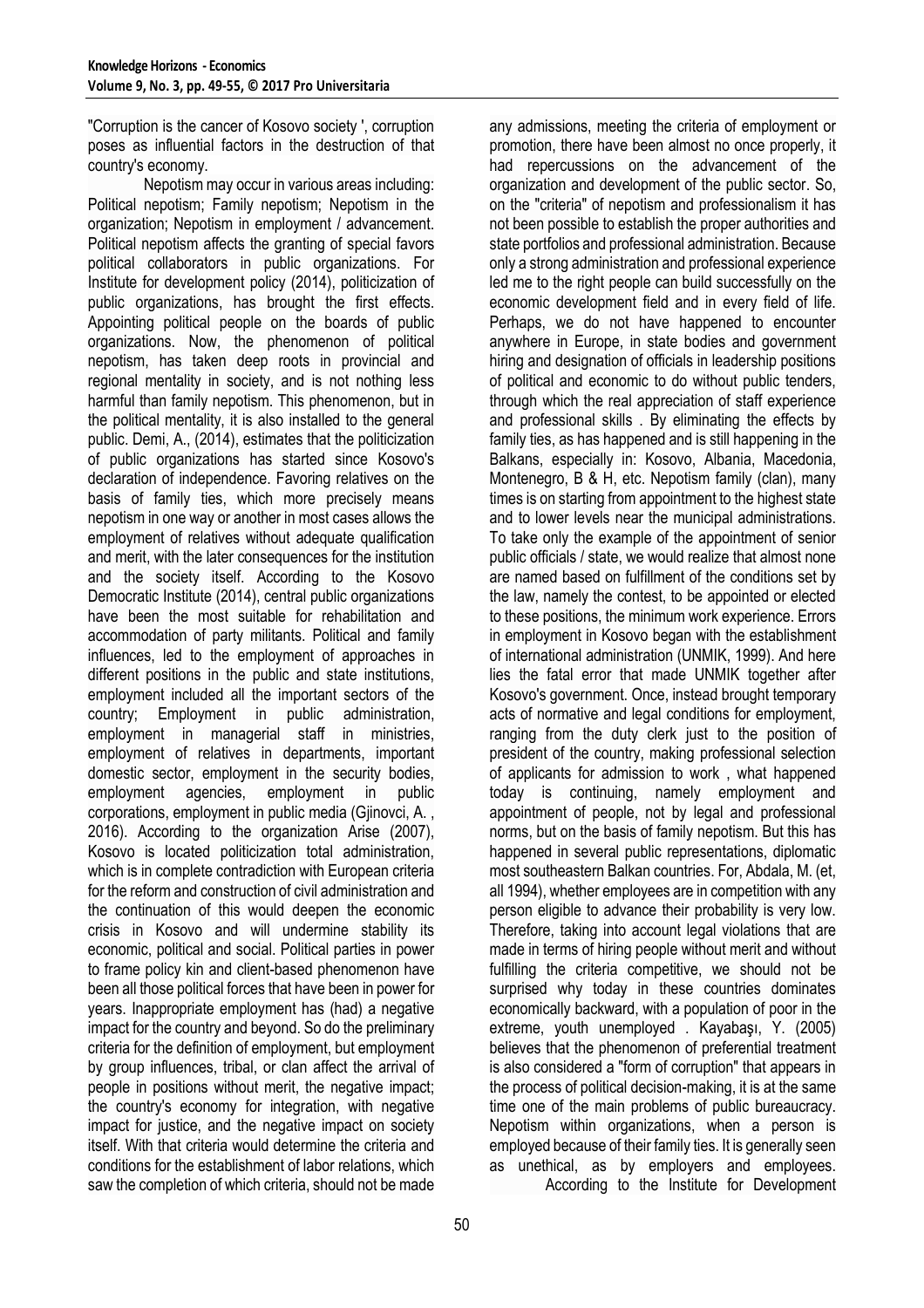Policy (2014), the appointment of board policy, has led to these people, to make room for the other militants of political parties jeopardizing their full capture of partisan elements.

The presence of the high degree of risk in the business, and unfair competition to the market in which organizations are acting more and more is affecting economic stability and business organizations (Gjinovci A., 2014). Corruption causes trading without affecting equality in favor of certain businesses. As a result of corruption is increasing the cost of doing business in these countries, it is affecting the creation of a climate which the businessman is considered more hard able to stay active in the market. For Eigen (2004), the Countries in the region have Multitude of Anti-Corruption Laws, But They Also Have Judges appointed and beholden to Politicians Who are selective about the Enforcement of These Laws. What good they are crooked These Laws Politicians When They won't know APPLIED oath.

The transition from one system to another system policy has led to a large extent affected the personal ethics of the citizens of the country. Therefore, the desire to gain illicit wealth is not accidental it is the result of slow action of law, justice delayed action or no (Gjinovci A., 2014).

The transition from one system to another system policy has led to a large extent affected the personal ethics of the citizens of the country. Therefore, the desire to gain illicit wealth is not accidental it is the result of slow action of law, justice delayed action or acting at law (Gjinovci A., 2015). But why should it be present corruption in transition countries that have already been devastated economically?

In countries in transition societies are faced with;

- Requirements for the liberalization of the economy.

- Major social transformations.

- Transformations property.

- The absence of laws.

- We are dealing with legal gaps (issued with or without purpose).

- Low salaries of officials of the state administration.

- Misuse of official position is on trend now, in almost all countries in southeast Europe.

- Requirements of citizens to live better.

- Corruption, already takes galoponte size, and the mechanisms available and the climate which dominates the citizens hardly inhibited (Gjinovci A., 2014).

# **1. OBJECTIVES OF RESEARCH**

This paper is based on meeting certain objectives as follows:

- Information on nepotism and influence in institutions, the economy of the country and abroad;

- Information on corruption and its impact on institutions and economy of the country and abroad;

- Theoretical treatment of nepotism and corruption.

# **2. AIMS OF THE STUDY**

In this study, it is doing research in the field of nepotism and corruption. This paper aims to meet the following goals:

- Assess the factors that have contributed to the introduction and development of nepotism;

- Assess the factors that have influenced the appearance and development of corruption;

- Analyze the impact of nepotism and corruption in the country's economy;

- The impact of nepotism in the hiring and advancement of relatives in important sectors of the country;

- The impact of corruption and nepotism in the judicial institutions.

Results of the survey will be useful to researchers who will deal with the analysis of factors influencing nepotism and corruption.

## **3. QUESTIONS RESEARCH**

Research questions raised in the foundation of the study are:

1. What is the impact of nepotism on the economy?

2. What is the impact of korropcionit for the country's economy and democracy?

# **4. HYPOTHESES**

The hypothesis of the study on this topic based on research questions raised above They are:

1. Nepotism and corruption are presented before 1999;

2. Nepotism positivist influences on the economy;

3. Nepotism and corruption are presented after 1999;

4. Nepotism and corruption have negative effect on the economy and democratic institutions of the country.

# **5. METHODOLOGY**

For preparation of this publication was used literature in the field of corruption and nepotism, the emphasis on using research in this field, and the use of materialist collect the documents, and the results of those respondents who are involved in this research. Based on the specifics of this research has been used to research methods as it combined quantitative and qualitative research.

The sampling is based on the following criteria: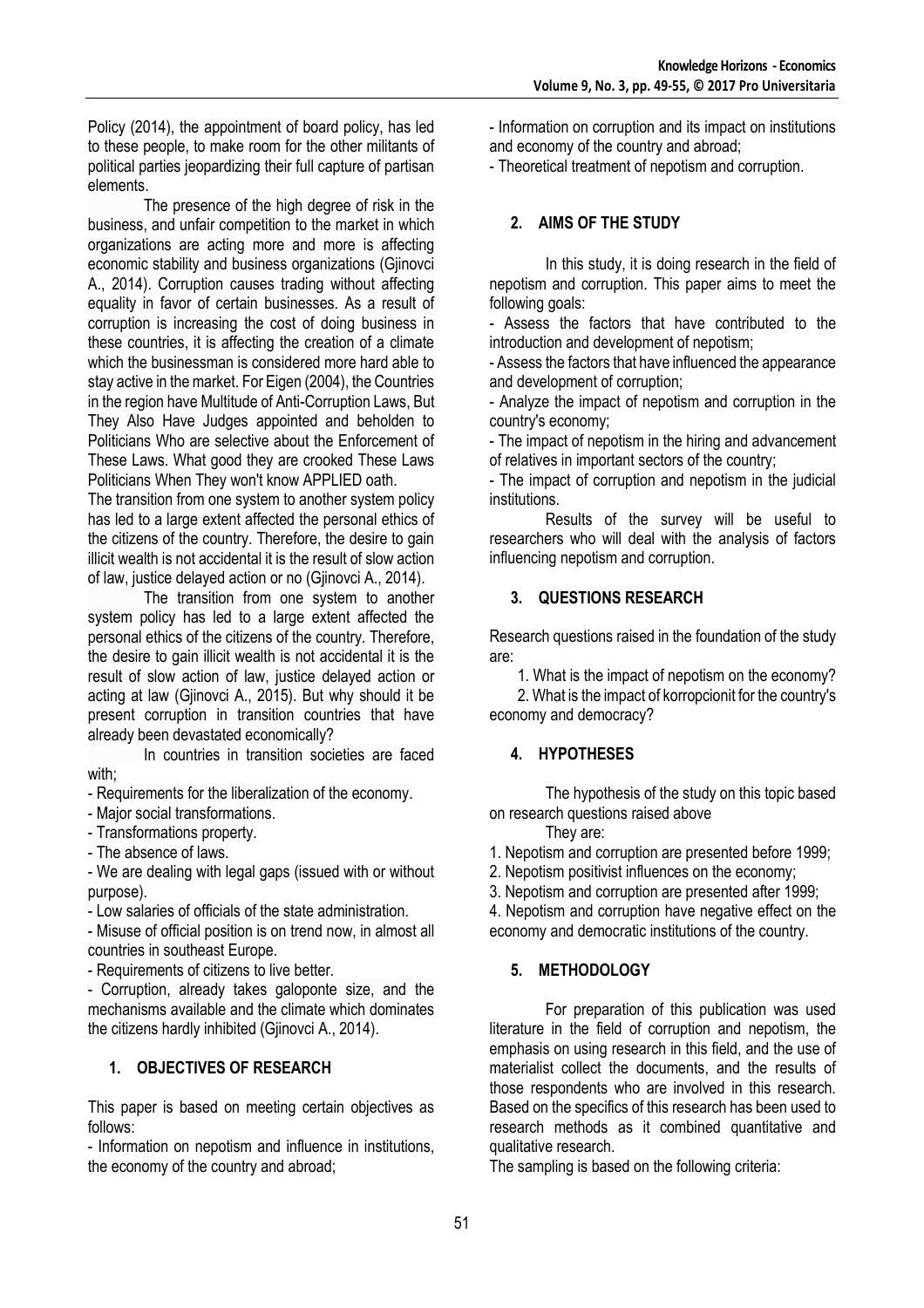a) To investigate the literature and publications on nepotism in Kosovo,

b) To investigate the literature and publications on corruption in Kosovo.

Data, reports and surveys of participants were analyzed in detail, in order to create a clear overview as related to research.

## **7. RESULTS OF THE SURVEY**

### **7.1 THE IMPACT OF NEPOTISM IN THE COUNTRY'S INSTITUTIONS**

Nepotism is a common accusation in politics when a relative of a powerful political figure rises to power without possessing the relevant qualifications. Nepotism As the term implies granting special favors grandchildren or relatives. But the phenomenon of political nepotism, has taken deep roots in provincial and regional mentality in society, and is not nothing less harmful than family nepotism. This kind of cronyism, where leaders have been and remain the main pivot around which are set myths and political programs on the basis of nepotism and political ideology by regional and tribal affiliation leader. This kind of nepotism undoubtedly is the core of the failure of many political parties, which continue to identify the party leader and leader. Of course, the politicians must give them the votes and support of merit and experience they have in political life, not by political nepotism, for a "criterion" and such logic lokaliste in politics does not practice any rule of law and democratic democratized countries, especially in some countries of Europe that have already past these problems. This phenomenon, but in the political mentality, it is also installed to the general public. So, favoring relatives on the basis of family ties, which more precisely means nepotism in one way or another in most cases allows the employment of relatives without merit and adequate qualification, with consequences for the institution and the society itself. Political and family influences, led to the employment of approaches in different positions in the public and state institutions, employment involving all sectors of the country such as:

- Employment in the public administration;

- Employment in managerial staff in the ministry;

Employment of relatives in departments, important sector of the country;

- Employment in the security organs;
- Employment in state agencies;

- Employment in the public corporations;

- Employment in the public media.

#### When it is shown nepotism in Kosovo?

The field research was done in order to identify nepotism; and manner of submission period. The results of field research shows that only 40% of respondents have agreed that corruption is present before 1990, while 60% do not know if there were corruptions during those years. Although 40% of respondents strongly agree that nepotism has been present in the 1990s.

When it is shown nepotism in Kosovo?

Based on field findings we conclude that nepotism before and after few years has been very present in local institutions.

But there are findings which show that the ground 80% of respondents agree that nepotism is presented after establishing international administration in Kosovo (UNMIK). While 60% of respondents think that nepotism is shown after independence

| When it is shown nepotism in Kosovo?            | <b>Yes</b> | No         | I do not know! |
|-------------------------------------------------|------------|------------|----------------|
| Before the 90 'to                               | 40%        |            | 60%            |
| After the 90 'to                                | 40%        | <b>20%</b> | 40%            |
| After the war during the rule of UNMIK          | 80%        |            | 20%            |
| After the declaration of independence of Kosovo | 60%        | 20%        | 20%            |

Table 1

Source; Author (2016).

Based on the survey results, we conclude that nepotism is presented and developed during the international administration and have continued after the declaration of independence.

#### *But the effect on the economy nepotism?*

Most of the respondents think that nepotism has negative impact the country's economy. Nepotism phenomenon is affecting the employment of nonprofessionals, and this is negatively affecting the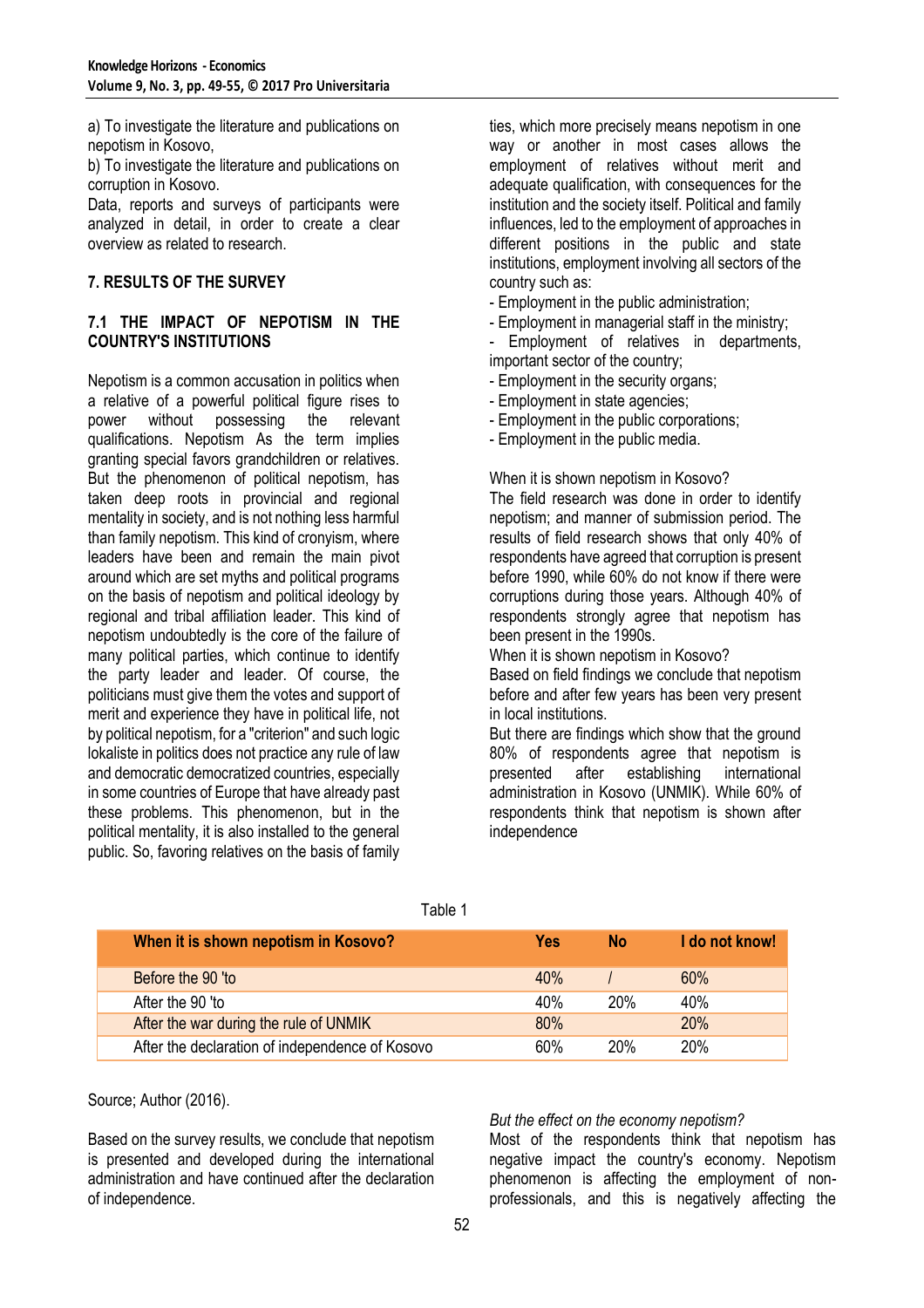economy, the politics of the country. Since I employments under political influence, it is affecting the poor have diplomatic representation.

Table 2:

| How does nepotism in the economy of the country?                                                  | Yes     | No. | not know! |
|---------------------------------------------------------------------------------------------------|---------|-----|-----------|
| Nepotism positive effect on the economy?                                                          | 20%     | 80% |           |
| Nepotism is affecting the employment of unprofessional?                                           | 100%    |     |           |
| Employment in Kosovo is difficult without support from outside /<br>policies?                     | 60%     |     | 40%       |
| Nepotism has affected the poor have diplomatic representation?                                    | $100\%$ |     |           |
| Nepotism is affecting the hiring / promotion of relatives in important<br>sectors of the country? | 80%     |     | 20%       |

#### Source; Author (2016).

The survey results show that nepotism is affecting the employment and advancement of relatives in important sectors of the country, creating staff unprofessional and incapable of solving the problems in the economic, political, social country. This has contributed to economic development have a relative who is not in employment achieves youth so knaçeshme. Insufficient economic growth is affecting the increasing demand for search of a better life in Western Europe. This massive displacement of the population of new countries into the EU has created the impression that the country is created in a barrel manufacturer working for the EU countries, with long-term consequences for families, the country's economy. Once the majority of persons seeking economic asylum EU countries that lack education / specific specializations which will help you find places to dinitetshme work.

#### **7.2 RESEARCH INTO THE IMPACT OF CORRUPTION**

But what motivates officials to corruption, legal violations and violation of code of ethics stimulating them to entry into the sphere of corruption?

It is thought that there are many factors that influence entry into the world of corruption. But what motivates towards entry into the sphere of corruption; the desire to get rich as soon as possible; to gain illegal property which easily seen as a form of enrichment; benefit of any personal interest, family, or privilege, benefit of any right or upgrading to higher levels of hierarchy, etc.

*When it filed corruption in Kosovo?*

Field research shows that all respondents believe that corruption in Kosovo is presented after the establishment of the international administration in Kosovo (UNMIK, 1999), and this opinion have 100% of respondents while 80% of respondents believe that after the announcement that independence was presented corruption, while 100% of the respondents believe that the deployment of EULEX has not affected the reduction of corruption.

| When it filed corruption in Kosovo?             | Yes     | No. | do        |
|-------------------------------------------------|---------|-----|-----------|
|                                                 |         |     | not know! |
| After the establishment of UNMIK                | $100\%$ |     |           |
| After the declaration of independence of Kosovo | 80%     |     | 20%       |
| After deployment on EULEX in Kosovo             | 100%    |     |           |

## Table 3

Source; Author (2016).

What is the impact of corruption on the country's economy?

The great majority of respondents believe that corruption has a negative impact on the domestic economy, while 20% believe that corruption has a positive impact on the domestic economy. Indeed, the vast majority of respondents believe that corruption is bouncing for democratic institutions themselves. As a phenomenon, corruption hinders economic development, undermining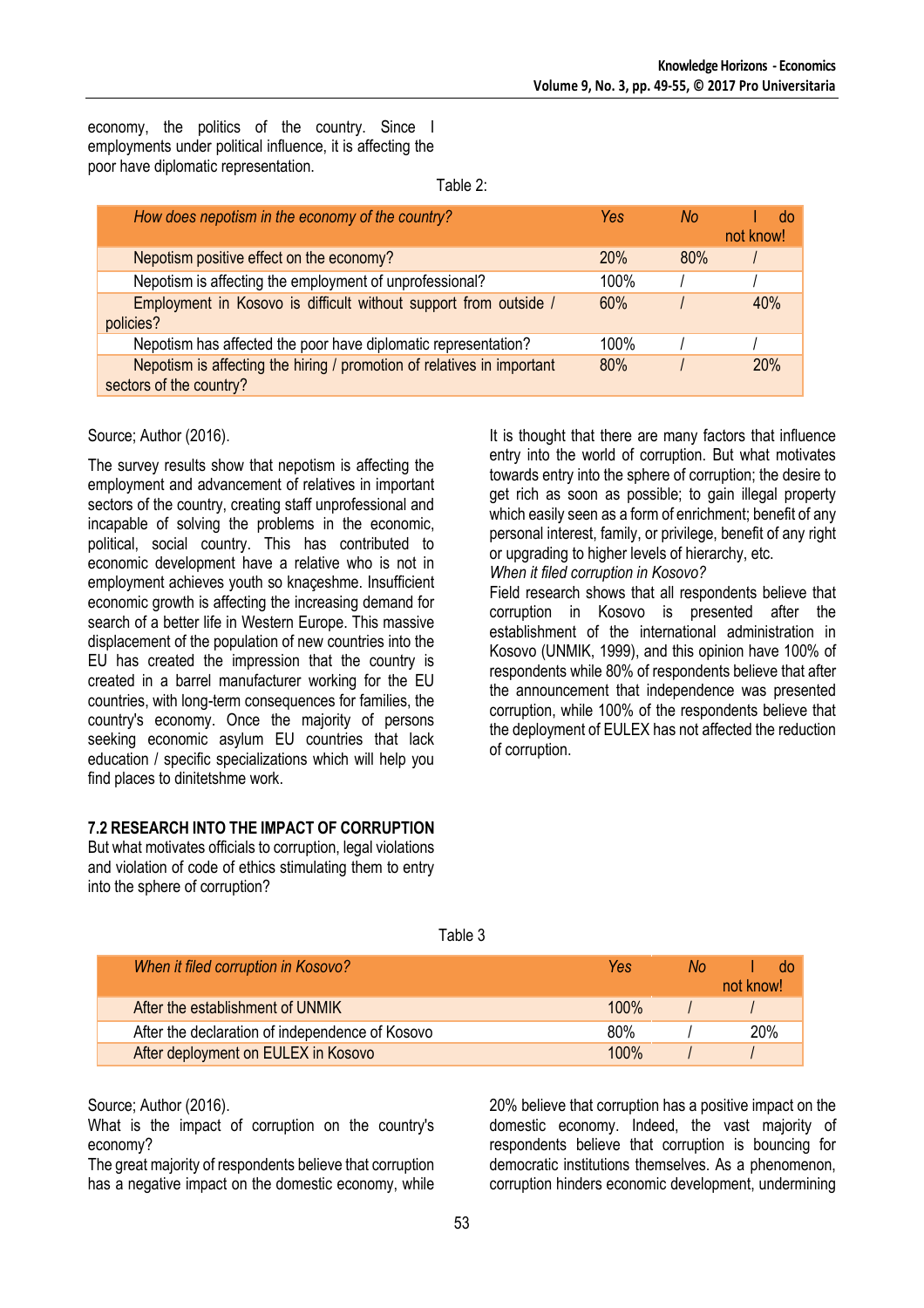the country's development processes. Corruption increases the uncertainty, the negative impact on institutions of justice.

Table 4

| How does corruption in the country's economy?                                 | Yes     | No. | not know! |
|-------------------------------------------------------------------------------|---------|-----|-----------|
| Corruption affects positively on the economy of the country?                  | 20%     | 80% |           |
| Corruption is a threat to democratic institutions?                            | $100\%$ |     |           |
| Corruption inhibits and undermines economic development?                      | 100%    |     |           |
| Corruption affects the loss of local and foreign investors?                   | 80%     |     | 20%       |
| Corruption affects the increase of insecurity?                                | 80%     |     | 20%       |
| Corruption and nepotism have a negative impact on institutions of<br>justice? | 100%    |     |           |

Source; Author (2016).

## **CONCLUSIONS**

Basing on the research understand that nepotism as a phenomenon has been present even before 1990, then found monistic governance of the country, but was limited nepotism. But, as a phenomenon on the rise, according to the results of research in the field, nepotism ran and grew especially after 1999, during the government of international administration (UNMIK). After the proclamation of independence, there has been no positive result in the avoidance of nepotism although according to the results of research it has been less present.

Problems that carries numerous nepotism;

- Nepotism is impacting negatively on the economy;

- Nepotism is affecting the employment of nonprofessionals, with implications for democratic institutions;

- Employment in Kosovo is difficult without support from politics;

- Nepotism affected have weak political representation, diplomatic;

- Nepotism is affecting the hiring and advancement of relatives in important sectors of the country.

So, as the main concern for nepotism, it is that it rejects the employment of workers and promovuarit the most qualified candidate for a job. While the market may face the other candidates who may have higher education, work experience. While Choosing the hiring of a relative, who does not possess the necessary qualities, and this may give the impression of a classic nepotism and harmful.

Corruption is a permanent risk to the economic system, but also for the country's legal system. Corruption is one of the greatest challenges of our time. It is a challenge that must and can be overcome, but which requires a commitment to ethical human resources which are scarce in southeastern Europe.

Results of the survey show that:

- Corruption as a phenomenon is presented after establishing international administration;

- After the declaration of independence of the country is not making any great effort in combating corruption;

- Also international EULEX mission despite the exclusive powers did not make the slightest attempt to fight corruption in the country.

Field results show that corruption is part of the phenomenon that is hard to define because its meaning changes depending on the time of political and social context.

However, according to the findings:

- Corruption is negatively affecting the country's economy;

- Aje, is a threat to democratic institutions;

Corruption is increasingly hinders economic development;

- Corruption affects the loss of domestic and foreign investors;

- Corruption is affecting the growth of economic uncertainty, political, social;

- Corruption and nepotism have a negative impact on the justice institutions.